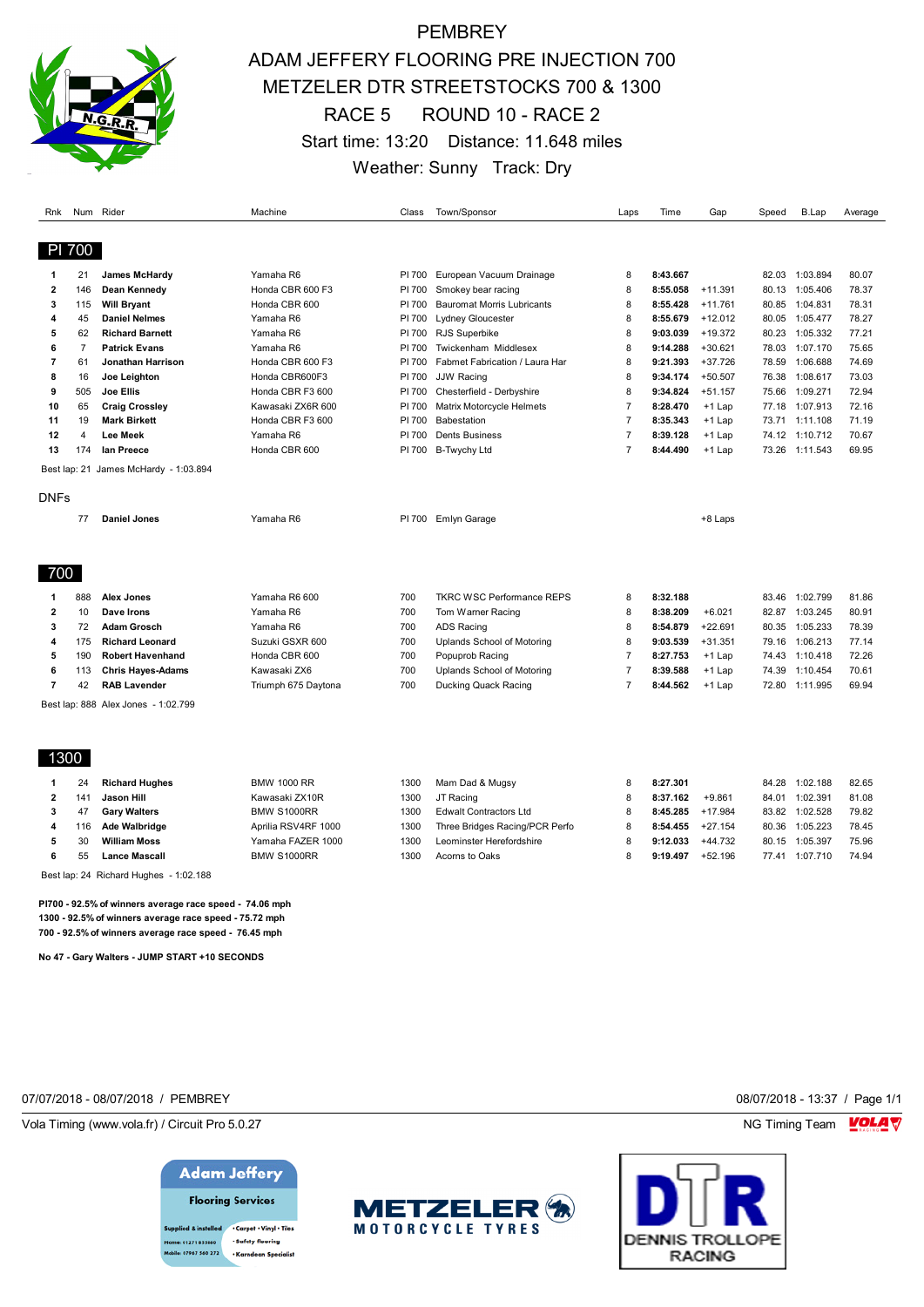

Adam Grosch

START

 **1:05.798** 1:05.865 **1:05.233** 1:05.832 1:05.668 1:05.875 1:05.347

Ade Walbridge

START

 **1:05.387** 1:05.793 1:06.072 1:06.020 1:05.756

# **PEMBREY** ADAM JEFFERY FLOORING PRE INJECTION 700 METZELER DTR STREETSTOCKS 700 & 1300 RACE 5 ROUND 10 - RACE 2 LAP TIMES

| Lap | Time     | Lap | Time     |
|-----|----------|-----|----------|
| 2   | 1:12.261 | 3   | 1:05.024 |
| 3   | 1:10.720 | 4   | 1:04.009 |
| 4   | 1:10.454 | 5   | 1:03.671 |
| 5   | 1:12.525 | 6   | 1:03.656 |
| 6   | 1:11.989 | 7   | 1:03.485 |
|     | 1:15.271 | 8   | 1:05.586 |

|   | <b>Craig Crossley</b> |
|---|-----------------------|
|   | <b>START</b>          |
| 1 |                       |
| 2 | 1:12.850              |
| 3 | 1:11.361              |
| 4 | 1:11.307              |
| 5 | 1.11 659              |
| 6 | 1:08.546              |
| 7 | 1:07.913              |

| Dean Kennedy |
|--------------|

|   | <b>START</b> |
|---|--------------|
| 1 |              |
| 2 | 1:05.612     |
| 3 | 1:05.734     |
| 4 | 1:05.650     |
| 5 | 1:05.657     |
| 6 | 1:05.734     |
| 7 | 1:05.453     |
| 8 | 1:05.406     |

|   | <b>START</b> |
|---|--------------|
| 1 |              |
| 2 | 1:03.793     |
| 3 | 1:02.528     |
| 4 | 1:03.602     |
| 5 | 1.02916      |
| 6 | 1:03.118     |
| 7 | 1:03.091     |
| ጸ | 1.04.325     |
|   |              |

Gary Walters

| lan Preece |              |
|------------|--------------|
|            | <b>START</b> |
| 1          |              |
| 2          | 1:13.582     |
| 3          | 1:12.142     |
| 4          | 1:11.543     |
| 5          | 1:11.824     |

1:11.648

Vola Timing (www.vola.fr) / Circuit Pro 5.0.27 NG Timing Team NG Timing Team NG Timing Team NG Timing Team NG



| 1 |          |
|---|----------|
| 2 | 1:06.522 |
| 3 | 1:06.087 |
| 4 | 1:06.158 |
| 5 | 1:05.477 |
| 6 | 1:05 815 |
| 7 | 1:05.888 |
| 8 | 1:05.700 |

| Dave Irons |              |
|------------|--------------|
|            | <b>START</b> |
|            |              |
|            | 1:03.245     |

| $\lambda$ /olo Timing (ususu $\lambda$ glo fr $\lambda$ / Circuit Dro E 0.07) | $MOT_{\text{initial}}$ Train $MNI$ |
|-------------------------------------------------------------------------------|------------------------------------|
| 07/07/2018 - 08/07/2018 / PEMBREY                                             | 08/07/2018 - 13:33 / Page 1/3      |
|                                                                               |                                    |

## **Adam Jeffery Flooring Services**

upplied & installed . Carpet . Vinyl . Tiles · Safety flooring 01271 855860 **bile: 07967 560 272** · Karndean Specialist





|  |  | Alex Jones |  |
|--|--|------------|--|
|--|--|------------|--|

|   | <b>START</b> |
|---|--------------|
| 1 |              |
| 2 | 1:02.799     |
| 3 | 1.03.539     |
| 4 | 1:03.188     |
| 5 | 1:02.991     |
| 6 | 1:03.115     |
| 7 | 1:03.213     |
| ጸ | 1:04 484     |

| <b>Chris Hayes-Adams</b> |
|--------------------------|
|--------------------------|

| <b>START</b> |  |
|--------------|--|
|              |  |
|              |  |

## 1:05.851 **1:05.223**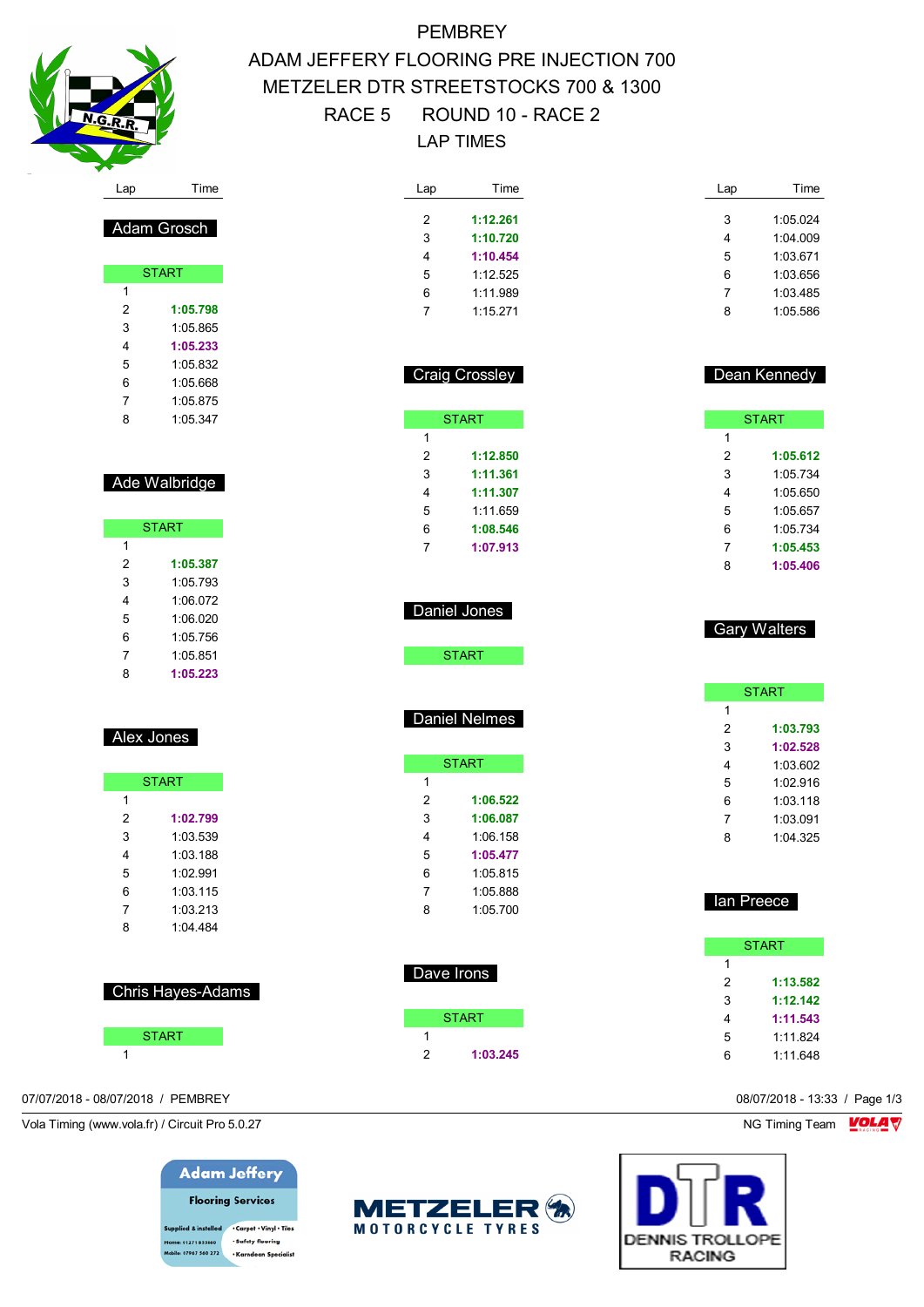#### PEMBREY

ADAM JEFFERY FLOORING PRE INJECTION 700 METZELER DTR STREETSTOCKS 700 & 1300 RACE 5 ROUND 10 - RACE 2 LAP TIMES

| Lap | Time     |
|-----|----------|
|     | 1:14.505 |

### James McHardy

Г

|   | <b>START</b> |
|---|--------------|
| 1 |              |
| 2 | 1:03.894     |
| 3 | 1.04.904     |
| 4 | 1:04 425     |
| 5 | 1:04.470     |
| 6 | 1:04 380     |
| 7 | 1:04 612     |
| 8 | 1:05.452     |

### Jason Hill

| <b>START</b> |            |
|--------------|------------|
| 1            |            |
| 2            | 1:02.391   |
| 3            | 1:03.877   |
| 4            | 1:03 451   |
| 5            | $1.04$ 193 |
| 6            | 1:04 274   |
| 7            | 1:03.012   |
| 8            | 1:05.312   |

### Joe Ellis

| <b>START</b> |          |
|--------------|----------|
| 1            |          |
| 2            | 1:09.769 |
| 3            | 1:09.959 |
| 4            | 1.12464  |
| 5            | 1.11916  |
| 6            | 1:09.271 |
| 7            | 1:09.429 |
| ጸ            | 1:09.994 |

| Joe Leighton |
|--------------|
|--------------|

| <b>START</b> |          |
|--------------|----------|
| 1            |          |
| 2            | 1:11.791 |
| 3            | 1:10.908 |
| 4            | 1:10.269 |
| 5            | 1:09.005 |
| 6            | 1:09.792 |
| 7            | 1:08.727 |
| 8            | 1:08.617 |

| Lap | Time              |
|-----|-------------------|
|     |                   |
|     | Jonathan Harrison |
|     |                   |
|     | <b>START</b>      |
| 1   |                   |
| 2   | 1:09.098          |
| 3   | 1:07.066          |
| 4   | 1.07 715          |
| 5   | 1.07 412          |
| 6   | 1:06.688          |
| 7   | 1:14 999          |

### Lance Mascall

1:07.605

|   | <b>START</b> |
|---|--------------|
| 1 |              |
| 2 | 1:09.739     |
| 3 | 1:08.026     |
| 4 | 1:07.710     |
| 5 | 1:09 766     |
| 6 | 1.09184      |
| 7 | 1:08.175     |
| 8 | 1:08.427     |

### Lee Meek

|   | START    |
|---|----------|
| 1 |          |
| 2 | 1:12.808 |
| 3 | 1:11.162 |
| 4 | 1:10.712 |
| 5 | 1:11.011 |
| 6 | 1.11905  |
|   | 1:14.280 |

### Mark Birkett

| <b>START</b> |          |
|--------------|----------|
| 1            |          |
| 2            | 1:11.978 |
| 3            | 1:12.007 |
| 4            | 1.12484  |
| 5            | 1:11.425 |
| 6            | 1.11722  |
| 7            | 1:11.108 |
|              |          |
|              |          |
|              |          |

| Patrick Evans |  |
|---------------|--|
|               |  |
|               |  |
|               |  |

|  | START |  |  |
|--|-------|--|--|
|  |       |  |  |

Lap Time **1:09.175 1:07.255** 1:07.446 1:07.533 **1:07.170** 1:07.465 1:07.834

### RAB Lavender

| <b>START</b> |          |  |  |  |  |  |  |  |
|--------------|----------|--|--|--|--|--|--|--|
| 1            |          |  |  |  |  |  |  |  |
| 2            | 1:12.974 |  |  |  |  |  |  |  |
| 3            | 1:12.713 |  |  |  |  |  |  |  |
| 4            | 1:11.995 |  |  |  |  |  |  |  |
| 5            | 1.12931  |  |  |  |  |  |  |  |
| 6            | 1:12.403 |  |  |  |  |  |  |  |
|              | 1:15.031 |  |  |  |  |  |  |  |

### Richard Barnett

|   | <b>START</b> |  |  |  |  |  |  |  |  |
|---|--------------|--|--|--|--|--|--|--|--|
| 1 |              |  |  |  |  |  |  |  |  |
| 2 | 1:09.250     |  |  |  |  |  |  |  |  |
| 3 | 1:05.980     |  |  |  |  |  |  |  |  |
| 4 | 1:05.509     |  |  |  |  |  |  |  |  |
| 5 | 1:05.332     |  |  |  |  |  |  |  |  |
| 6 | 1:05.819     |  |  |  |  |  |  |  |  |
| 7 | 1:06.537     |  |  |  |  |  |  |  |  |
| ጸ | 1.05405      |  |  |  |  |  |  |  |  |
|   |              |  |  |  |  |  |  |  |  |

#### Richard Hughes

|   | <b>START</b> |  |  |  |  |  |  |  |
|---|--------------|--|--|--|--|--|--|--|
| 1 |              |  |  |  |  |  |  |  |
| 2 | 1:02.188     |  |  |  |  |  |  |  |
| 3 | 1:02 496     |  |  |  |  |  |  |  |
| 4 | 1:02.383     |  |  |  |  |  |  |  |
| 5 | 1:02.268     |  |  |  |  |  |  |  |
| 6 | 1:03.094     |  |  |  |  |  |  |  |
| 7 | $1.04$ 404   |  |  |  |  |  |  |  |
| ጸ | 1:03.274     |  |  |  |  |  |  |  |

### Richard Leonard

|   | <b>START</b> |
|---|--------------|
| 1 |              |
| 2 | 1:06.769     |
| 3 | 1:07.297     |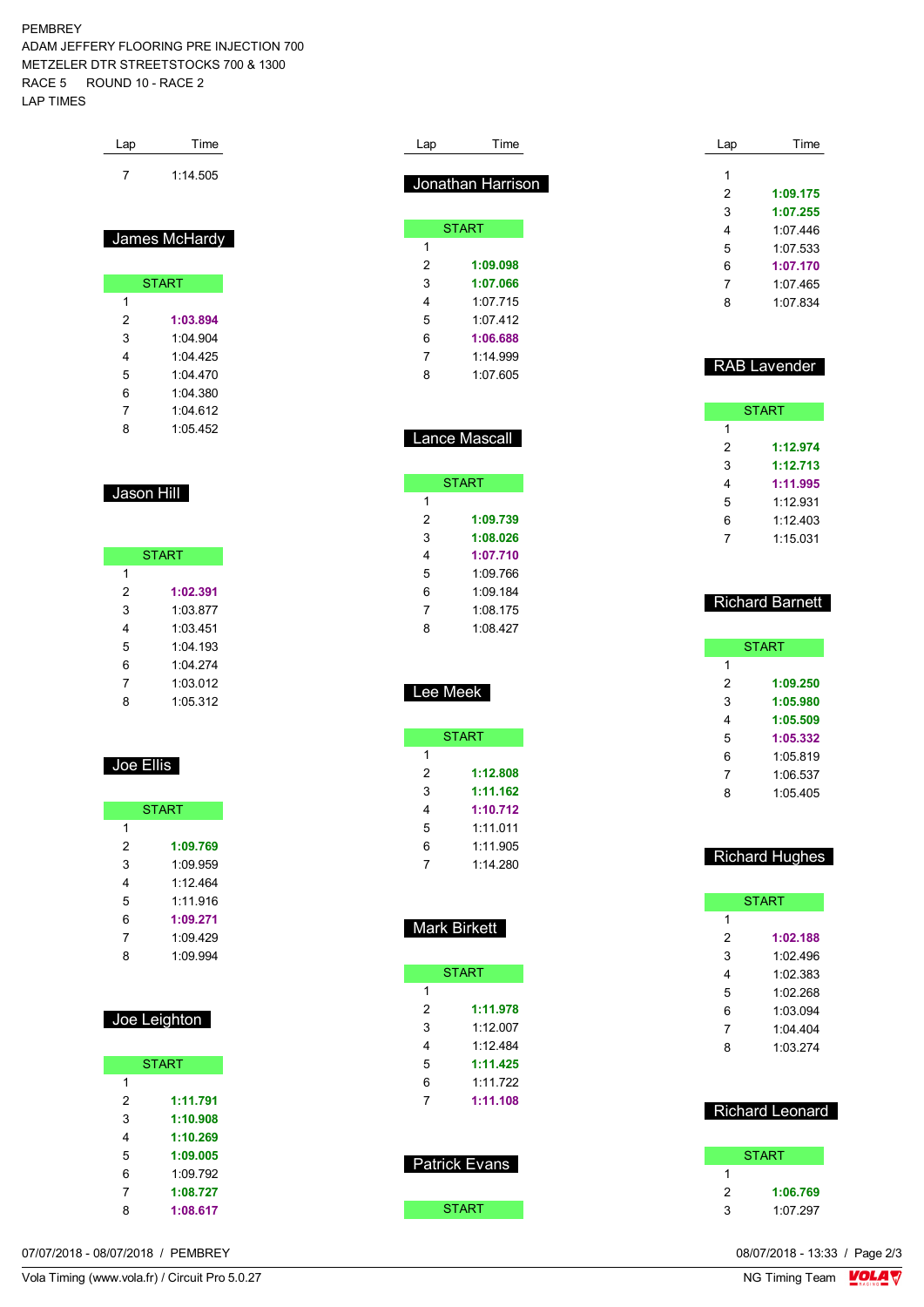PEMBREY ADAM JEFFERY FLOORING PRE INJECTION 700 METZELER DTR STREETSTOCKS 700 & 1300 RACE 5 ROUND 10 - RACE 2 LAP TIMES

| Lap | Time     |
|-----|----------|
| 4   | 1:06.213 |
| 5   | 1:06.869 |
| 6   | 1:06 498 |
| 7   | 1:06.423 |
| 8   | 1:06.256 |
|     |          |

### Robert Havenhand

| <b>START</b> |          |  |  |  |  |  |  |  |
|--------------|----------|--|--|--|--|--|--|--|
| 1            |          |  |  |  |  |  |  |  |
| 2            | 1:11.553 |  |  |  |  |  |  |  |
| 3            | 1:11.778 |  |  |  |  |  |  |  |
| 4            | 1.12 418 |  |  |  |  |  |  |  |
| 5            | 1.12 726 |  |  |  |  |  |  |  |
| 6            | 1:10.739 |  |  |  |  |  |  |  |
|              | 1:10.418 |  |  |  |  |  |  |  |

### Will Bryant

| <b>START</b> |          |  |  |  |  |  |  |
|--------------|----------|--|--|--|--|--|--|
| 1            |          |  |  |  |  |  |  |
| 2            | 1:06.536 |  |  |  |  |  |  |
| 3            | 1:05.208 |  |  |  |  |  |  |
| 4            | 1:04.844 |  |  |  |  |  |  |
| 5            | 1:05.098 |  |  |  |  |  |  |
| 6            | 1:04.831 |  |  |  |  |  |  |
| 7            | 1.04915  |  |  |  |  |  |  |
| 8            | 1:05.121 |  |  |  |  |  |  |

### William Moss

| <b>START</b> |          |  |  |  |  |  |  |
|--------------|----------|--|--|--|--|--|--|
| 1            |          |  |  |  |  |  |  |
| 2            | 1:07.579 |  |  |  |  |  |  |
| 3            | 1:08.075 |  |  |  |  |  |  |
| 4            | 1:07.303 |  |  |  |  |  |  |
| 5            | 1:06.480 |  |  |  |  |  |  |
| 6            | 1:06.400 |  |  |  |  |  |  |
| 7            | 1:06.324 |  |  |  |  |  |  |
| 8            | 1:05.397 |  |  |  |  |  |  |

08/07/2018 - 13:33 / Page 3/3<br>NG Timing Team  $\frac{\text{VOLA}}{\text{V}}$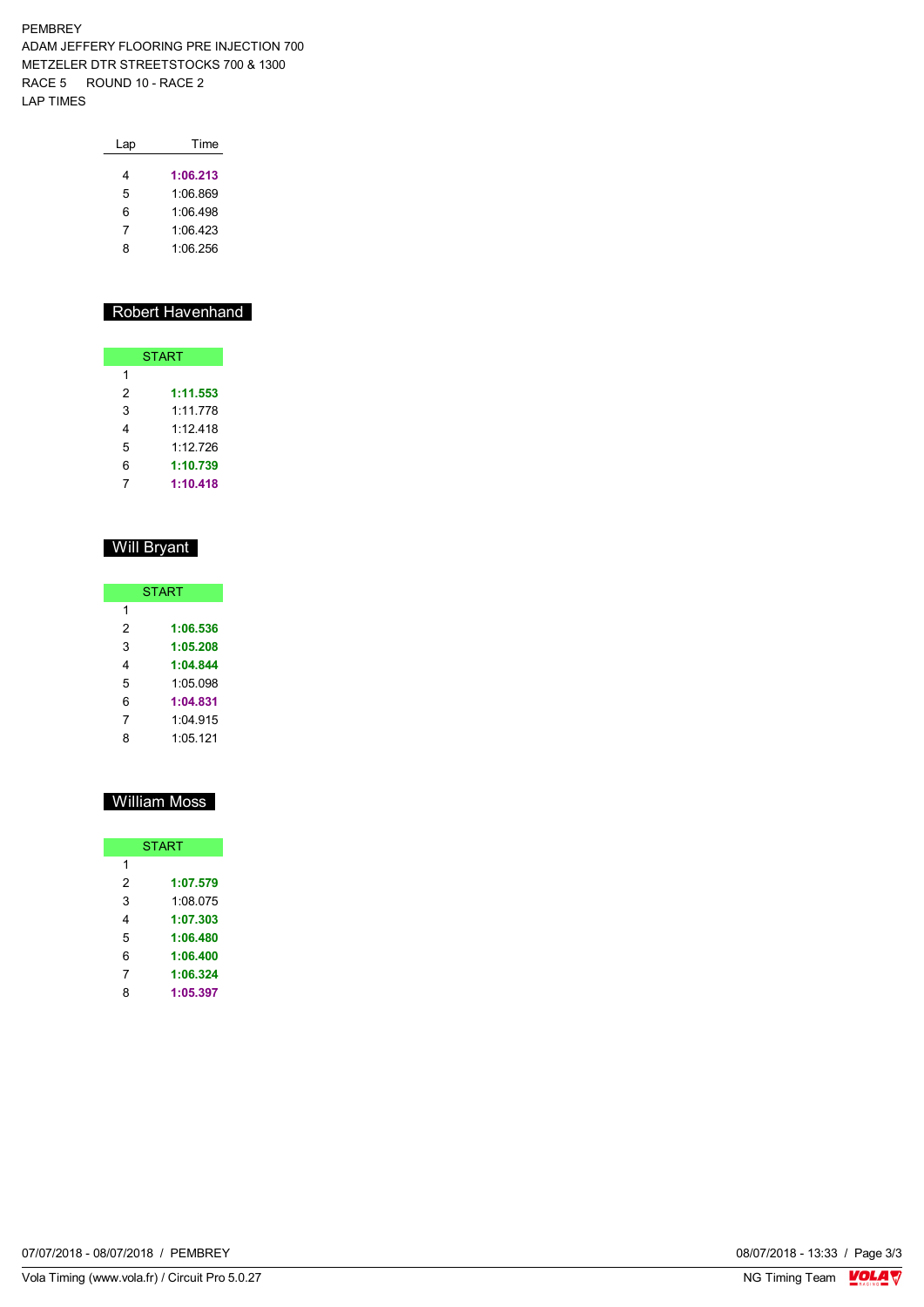

PEMBREY ADAM JEFFERY FLOORING PRE INJECTION 700 METZELER DTR STREETSTOCKS 700 & 1300 RACE 5 ROUND 10 - RACE 2 LAP CHART

|                  |    | 2.  | 3.  | 4.  | 5. | 6. |     | 8.              | 9.  | 10. | 11. | 12. | 13. | 14. | 15. | 16. | 17. | 18. | 19. | 20. | 21. | 22. | 23. | 24. | 25.                     | 26. |
|------------------|----|-----|-----|-----|----|----|-----|-----------------|-----|-----|-----|-----|-----|-----|-----|-----|-----|-----|-----|-----|-----|-----|-----|-----|-------------------------|-----|
| Start            |    |     |     |     |    |    |     |                 |     |     |     |     |     |     |     |     |     |     |     |     |     |     |     |     |                         |     |
| Lap 1            | 24 | 888 | 10  | 141 | 21 | 47 | 45  | 116             | 72  | 146 | 175 | 190 | 55  | 115 | 62  |     | 61  | 505 | 30  | 19  | 65  | 16  | 113 | 42  | $\overline{\mathbf{4}}$ | 174 |
| Lap <sub>2</sub> | 24 | 888 | 10  | 141 | 21 | 47 | 116 | 45              | 72  | 146 | 175 | 115 | 55  | 62  |     | 190 | 61  | 505 | 30  | 19  | 16  | 65  | 113 | 42  | 4                       | 174 |
| Lap <sub>3</sub> | 24 | 888 | 141 | 10  | 47 | 21 | 116 | 45              | 72  | 146 | 115 | 175 | 62  | 55  |     | 61  | 30  | 190 | 505 | 16  | 19  | 65  | 113 | 4   | 42                      | 174 |
| Lap <sub>4</sub> | 24 | 888 | 141 | 10  | 47 | 21 | 116 | 72 <sup>1</sup> | 45  | 146 | 115 | 175 | 62  | 55  | ⇁   | 61  | 30  | 190 | 505 | 16  | 113 | 65  | 19  |     | 42                      | 174 |
| Lap 5            | 24 | 888 | 141 | 47  | 10 | 21 | 116 | 72              | 45  | 146 | 115 | 175 | 62  |     | 61  | 55  | 30  | 505 | 190 | 16  | 65  | 113 | 19  | 4   | 42                      | 174 |
| Lap6             | 24 | 888 | 47  | 141 | 10 | 21 | 116 | 72              | 45  | 146 | 115 | 175 | 62  | 61  |     | 30  | 55  | 505 | 16  | 190 | 65  | 19  | 113 | 4   | 42                      | 174 |
| Lap <sub>7</sub> | 24 | 888 | 47  | 141 | 10 | 21 | 116 | 72              | 146 | 45  | 115 | 175 | 62  | 7   | 30  | 55  | 61  | 505 | 16  | 190 | 65  | 19  | -4  | 113 | 174                     | 42  |
| Lap <sub>8</sub> | 24 | 888 | 47  | 141 | 10 | 21 | 116 | 72              | 146 | 115 | 45  | 62  | 175 | 30  |     | 55  | 61  | 16  | 505 |     |     |     |     |     |                         |     |

07/07/2018 - 08/07/2018 / PEMBREY 08/07/2018 - 13:33 / Page 1/1

Vola Timing (www.vola.fr) / Circuit Pro 5.0.27 **NG Timing Team** Vola Timing Team VOLA V

**Adam Jeffery Flooring Services** 

upplied & installed . Carpet . Vinyl . Tiles · Safety flooring 01271 855860 .<br>Ie: 07967 560 272 -<br>Karndean Snecialist